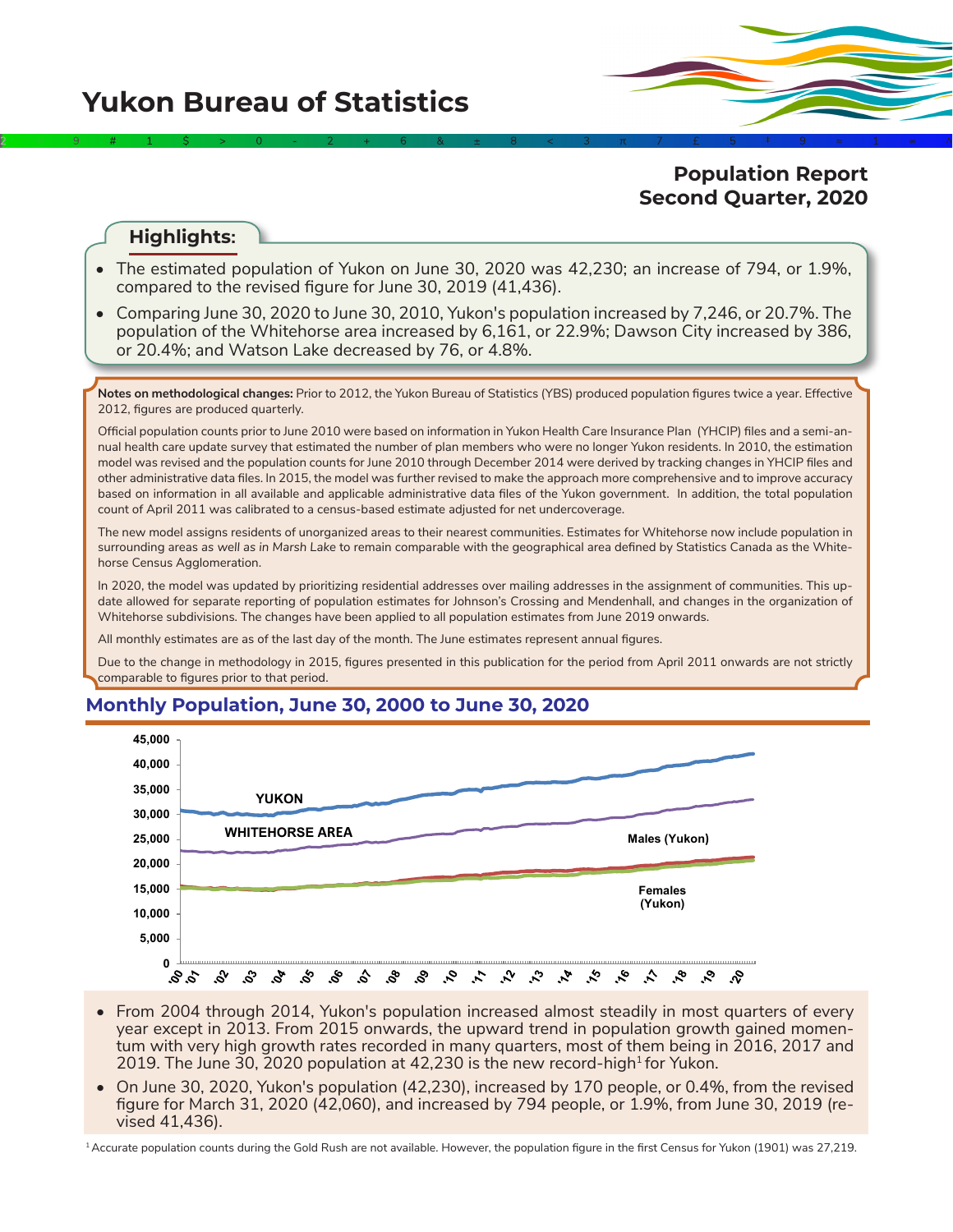#### **Monthly Population, Yukon, January 31, 2010 to June 30, 2020**

|                  | 2010                                                  | 2011   | 2012   | 2013          | 2014   | 2015   | 2016   | 2017   | 2018   | 2019 <sup>r</sup> | 2020 <sup>r</sup> |
|------------------|-------------------------------------------------------|--------|--------|---------------|--------|--------|--------|--------|--------|-------------------|-------------------|
| Jan              | 34,286                                                | 35,251 | 35,895 | 36,420        | 36,552 | 37,269 | 37,943 | 38,958 | 40,006 | 40,844            | 41,862            |
| Feb              | 34,610                                                | 35,278 | 35,910 | 36,432        | 36,622 | 37,309 | 38,004 | 39,012 | 40,077 | 40.907            | 41,932            |
| Mar              | 34,789                                                | 35,338 | 35,888 | 36,407        | 36,707 | 37,422 | 38,088 | 39,231 | 40,119 | 40,962            | 42,060            |
| Apr              | 34,862                                                | 35,269 | 36,001 | 36,438        | 36,851 | 37,490 | 38,207 | 39,472 | 40,289 | 41,154            | 42,138            |
| May              | 34,950                                                | 35,339 | 36,158 | 36,414        | 36,997 | 37,583 | 38,440 | 39,567 | 40,457 | 41,279            | 42,195            |
| Jun <sup>1</sup> | 34,984                                                | 35,459 | 36,283 | 36,571        | 37,190 | 37,745 | 38,594 | 39,737 | 40,643 | 41,436            | 42,230            |
| Jul              | 35,022                                                | 35,510 | 36,383 | 36,570        | 37.294 | 37.800 | 38,643 | 39,740 | 40,594 | 41,512            |                   |
| Aug              | 35,011                                                | 35,625 | 36,427 | 36,512        | 37,293 | 37,834 | 38,761 | 39,761 | 40,670 | 41,581            |                   |
| Sep              | 35,012                                                | 35,755 | 36,431 | 36,505        | 37,340 | 37,820 | 38,797 | 39,847 | 40,710 | 41,565            |                   |
| Oct              | 35,023                                                | 35,736 | 36,375 | 36,492        | 37.311 | 37,832 | 38,843 | 39,928 | 40,746 | 41,737            |                   |
| Nov              | 34,949                                                | 35.797 | 36,467 | 36,488        | 37,252 | 37,817 | 38,926 | 39,922 | 40,788 | 41,688            |                   |
| <b>Dec</b>       | 34,667                                                | 35,864 | 36,445 | 36,473        | 37,210 | 37,868 | 38,900 | 39,968 | 40,717 | 41,765            |                   |
|                  | <sup>1</sup> June figures are referred to as 'annual' |        |        | $r =$ revised |        |        |        |        |        |                   |                   |

• During the second quarter of 2020, Yukon's population increased by 170 people from 42,060 on March 31, 2020 to 42,230 on June 30, 2020.

• Comparing the months of April through June of 2020 to their respective 2019 months, population increased: 2.4% in April; 2.2% in May; and 1.9% in June.

# **Population by Age Group and Sex, Yukon, June 30, 2010 and June 30, 2020**

|                             |                                |                                     |                                   |                             |                         | <b>Jun '20</b>          |                              |                                | <b>Change from</b><br>Jun '10 to Jun '20 |
|-----------------------------|--------------------------------|-------------------------------------|-----------------------------------|-----------------------------|-------------------------|-------------------------|------------------------------|--------------------------------|------------------------------------------|
| $80 +$<br>75-79             | <b>Males</b>                   | <b>Females</b>                      | Age<br><b>Groups</b>              | <b>Both</b><br><b>Sexes</b> |                         | Males Females           | <b>Both</b><br><b>Sexes</b>  | Males                          | <b>Females</b>                           |
| 70-74<br>65-69              | $\frac{1}{2020}$               | $\frac{1}{2020}$                    | $0 - 4$<br>$5-9$<br>$10 - 14$     | 2,240<br>2,349<br>2,249     | 1,137<br>1,255<br>1,194 | 1,103<br>1,094<br>1,055 | 17.6%<br>25.5%<br>16.8%      | 13.4%<br>31.8%<br>22.6%        | 22.4%<br>19.0%<br>10.8%                  |
| 60-64<br>55-59<br>50-54     |                                |                                     | $15 - 19$<br>20-24<br>25-29       | 2,093<br>2,388<br>3,046     | 1,077<br>1,214<br>1,505 | 1,016<br>1,174<br>1,541 | $-9.3%$<br>$-3.9%$<br>17.8%  | $-11.6%$<br>$-3.5%$<br>19.8%   | $-6.6%$<br>$-4.2%$<br>16.0%              |
| 45-49<br>40-44<br>35-39     | 2010                           | 2010                                | 30-34<br>35-39<br>40-44           | 3,620<br>3,581<br>3,009     | 1,741<br>1,788<br>1,500 | 1,879<br>1,793<br>1,509 | 49.2%<br>38.5%<br>18.7%      | 47.4%<br>48.0%<br>16.3%        | 50.9%<br>30.2%<br>21.2%                  |
| 30-34<br>25-29<br>20-24     |                                |                                     | 45-49<br>50-54<br>55-59           | 2,897<br>2,671<br>3,285     | 1,405<br>1,369<br>1,633 | 1,492<br>1,302<br>1,652 | $-9.4%$<br>$-16.5%$<br>15.5% | $-9.1%$<br>$-17.0%$<br>9.5%    | $-9.6%$<br>$-16.0%$<br>22.3%             |
| 15-19<br>$10 - 14$<br>$5-9$ |                                |                                     | 60-64<br>65-69<br>70-74           | 3,040<br>2,365<br>1,630     | 1,577<br>1,243<br>870   | 1,463<br>1,122<br>760   | 44.2%<br>84.6%<br>121.5%     | 39.8%<br>65.1%<br>106.7%       | 49.3%<br>112.5%<br>141.3%                |
| $0-4$                       | 500<br>1,500<br>1,000<br>2,000 | 0<br>500<br>1,000<br>1,500<br>2,000 | 75-79<br>$80+$<br><b>All Ages</b> | 915<br>852<br>42,230        | 513<br>414<br>21,435    | 402<br>438<br>20,795    | 77.9%<br>20.7%               | 76.6% 102.8%<br>87.3%<br>20.4% | 51.7%<br>69.8%<br>21.0%                  |

Comparing June 30, 2020 to June 30, 2010, growth occurred as follows (15-year age groupings):

- $\bullet$  0 to 14 years = increased 1,137 people, (19.9%);
- $\bullet$  15 to 29 years = increased 151 people, (2.0%);
- $\bullet$  30 to 44 years = increased 2,664 people, (35.3%);
- $\bullet$  45 to 59 years = decreased 386 people,  $(-4.2\%)$ ;
- $\bullet$  60 to 74 years = increased 2,910 people, (70.5%); and
- 75 years and over = increased 770 people, (77.2%).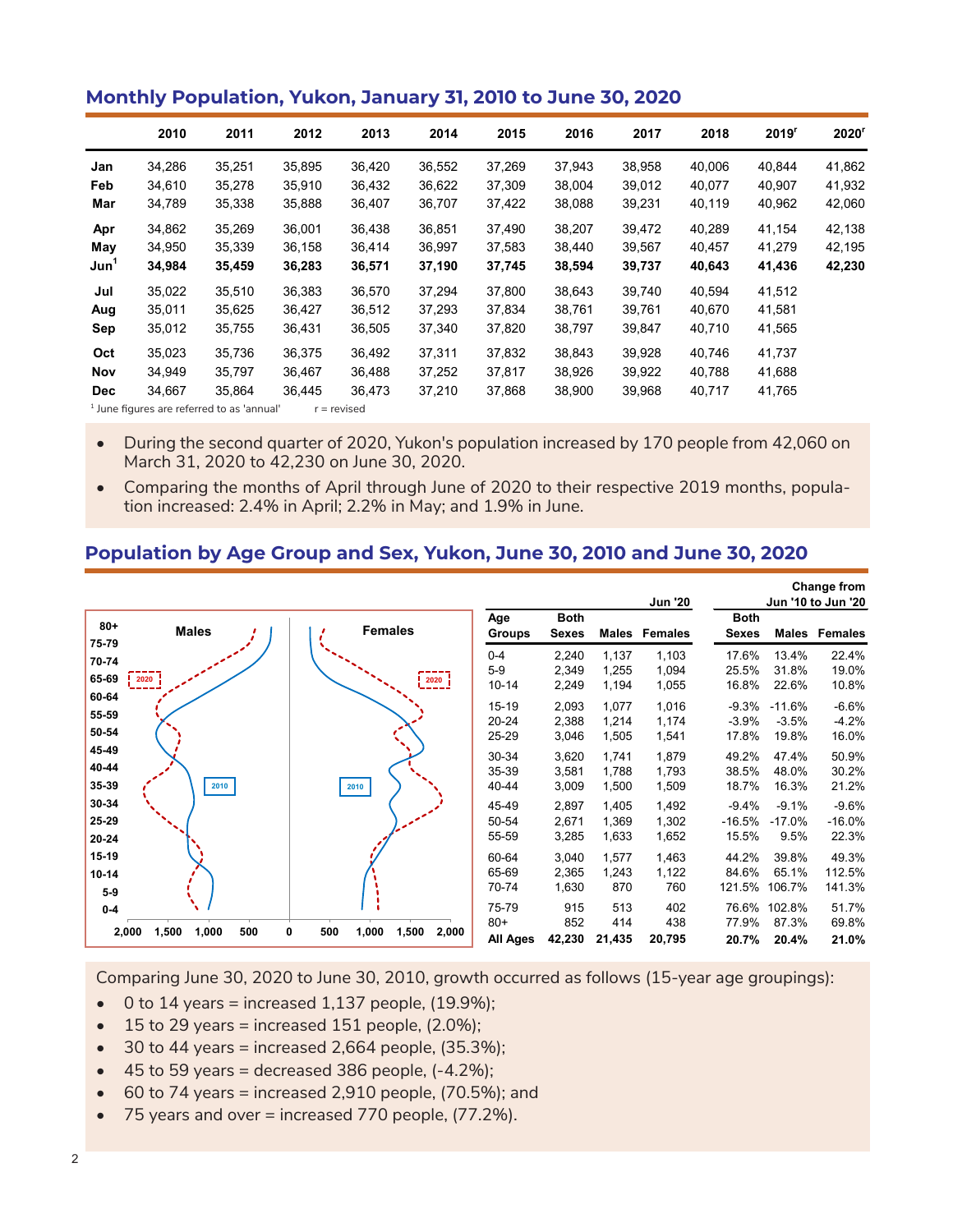### **Population by Community1 and Age Group, June 30, 2020**

|                              | $0 - 4$ | 5-9   |       |                |                |       |          |       |       |             |                | 10-14 15-19 20-24 25-29 30-34 35-39 40-44 45-49 50-54 55-59 60-64 65-69 70-74 75-79 |       |       |       |     | $80 +$ | All<br>Ages |
|------------------------------|---------|-------|-------|----------------|----------------|-------|----------|-------|-------|-------------|----------------|-------------------------------------------------------------------------------------|-------|-------|-------|-----|--------|-------------|
| <b>Beaver Creek</b>          | 9       | 4     | 5     | $\overline{2}$ | 8              | 12    | 16       | 10    | 9     | 6           | 9              | 12                                                                                  | 5     | 9     | 4     |     | 3      | 124         |
| <b>Burwash Landing</b>       | 4       | 6     | 6     | 4              | 4              | 8     | 6        | 4     | 12    |             | 6              | 8                                                                                   | 13    | 5     | 6     | 2   | 4      | 105         |
| Carcross                     | 18      | 26    | 18    | 21             | 24             | 34    | 31       | 35    | 31    | 42          | 41             | 37                                                                                  | 35    | 30    | 27    | 14  | 13     | 477         |
| Carmacks                     | 43      | 36    | 45    | 42             | 29             | 36    | 41       | 37    | 46    | 32          | 33             | 59                                                                                  | 42    | 38    | 20    | 9   | 10     | 598         |
| <b>Dawson City</b>           | 110     | 100   | 115   | 100            | 96             | 163   | 231      | 213   | 171   | 155         | 147            | 177                                                                                 | 185   | 156   | 77    | 46  | 35     | 2,277       |
| <b>Destruction Bay</b>       |         |       | 2     | 2              |                | 2     | 3        | 5     | 9     | 3           | 5              | 6                                                                                   | 11    |       | 3     | 2   |        | 59          |
| Faro                         | 27      | 14    | 30    | 18             | 18             | 19    | 15       | 34    | 27    | 17          | 19             | 42                                                                                  | 54    | 48    | 26    | 15  | 13     | 436         |
| <b>Haines Junction</b>       | 50      | 54    | 49    | 53             | 40             | 48    | 59       | 60    | 62    | 78          | 67             | 90                                                                                  | 97    | 73    | 60    | 30  | 19     | 989         |
| <b>Johnson's Crossing</b>    |         |       | 4     | $\overline{2}$ | $\overline{2}$ | 4     | $\Omega$ | 1     | 2     |             | $\overline{7}$ |                                                                                     | 5     |       |       | 3   |        | 54          |
| Mayo                         | 24      | 33    | 20    | 17             | 25             | 27    | 41       | 37    | 28    | 24          | 30             | 44                                                                                  | 46    | 29    | 24    | 13  | 9      | 471         |
| <b>Mendenhall</b>            | 4       | 4     | 5     | 8              | 4              | 2     | 8        | 10    | 17    | 13          | 9              | 12                                                                                  | 10    | 15    | 8     |     |        | 130         |
| <b>Old Crow</b>              | 19      | 15    | 13    | 13             | 17             | 23    | 26       | 28    | 9     | 13          | 9              | 25                                                                                  | 17    | 18    | 12    | 3   | 5      | 265         |
| <b>Pelly Crossing</b>        | 19      | 30    | 27    | 16             | 24             | 35    | 33       | 29    | 25    | 26          | 23             | 36                                                                                  | 22    | 18    | 14    | 9   | 10     | 396         |
| <b>Ross River</b>            | 17      | 28    | 15    | 26             | 31             | 30    | 20       | 32    | 27    | 39          | 38             | 35                                                                                  | 22    | 22    | 13    | 5   |        | 407         |
| Tagish                       | 8       | 6     | 7     | 9              | 12             | 11    | 11       | 6     | 18    | 15          | 34             | 49                                                                                  | 58    | 47    | 33    | 17  | 18     | 359         |
| <b>Teslin</b>                | 22      | 21    | 22    | 22             | 23             | 28    | 31       | 24    | 38    | 39          | 40             | 34                                                                                  | 35    | 46    | 22    | 13  | 13     | 473         |
| <b>Watson Lake</b>           | 81      | 66    | 79    | 82             | 69             | 105   | 101      | 89    | 76    | 97          | 124            | 147                                                                                 | 128   | 83    | 64    | 60  | 42     | ,493        |
| Whitehorse Area <sup>2</sup> | 1.781   | 1.902 | 1.787 | .656           | 1.960          | 2.457 | 2.942    | 2.923 | 2,395 | 2.287       | 2.025          | 2.458                                                                               | 2.242 | 1.710 | .205  | 665 | 638    | 33.033      |
| Other $3$                    | 2       | 0     | 0     | 0              |                | 2     | 5        | 4     |       | 3           | 5              |                                                                                     | 13    | 10    | 11    |     |        | 84          |
| Yukon                        | 2.240   | 2.349 | 2.249 | 2.093          | 2.388          | 3.046 | 3,620    | 3,581 | 3,009 | 2,897 2,671 |                | 3.285                                                                               | 3.040 | 2.365 | 1.630 | 915 | 852    | 42.230      |

<sup>1</sup> Population of unorganized areas are assigned to the nearest community.

<sup>2</sup> Whitehorse Area includes City of Whitehorse and surrounding area as well as the community of Marsh Lake.<br><sup>3</sup> Other includes Braeburn, Champagne, Swift River, Keno and surrounding area and Stewart Crossing and surroundi

#### **Annual (June 30th) Population by Community1 , 2010 to 2020**

|                                                    | 2010         | 2011                          | 2012         | 2013                | 2014                | 2015                                        | 2016         | 2017         | 2018                 | 2019 <sup>r</sup>             | 2020                   | Growth<br><b>Jun '19</b><br>to Jun '20 | $\frac{9}{6}$<br>Change |
|----------------------------------------------------|--------------|-------------------------------|--------------|---------------------|---------------------|---------------------------------------------|--------------|--------------|----------------------|-------------------------------|------------------------|----------------------------------------|-------------------------|
| <b>Beaver Creek</b>                                | 99           | 117                           | 119          | 122                 | 115                 | 121                                         | 109          | 109          | 111                  | 122                           | 124                    | $\overline{2}$                         | 1.6%                    |
| <b>Burwash Landing</b>                             | 101          | 104                           | 102          | 110                 | 112                 | 107                                         | 113          | 108          | 107                  | 112                           | 105                    | $-7$                                   | $-6.3%$                 |
| <b>Carcross</b>                                    | 430          | 474                           | 466          | 462                 | 464                 | 500                                         | 513          | 499          | 506                  | 449                           | 477                    | 28                                     | 6.2%                    |
| Carmacks                                           | 500          | 546                           | 559          | 547                 | 558                 | 553                                         | 542          | 552          | 564                  | 579                           | 598                    | 19                                     | 3.3%                    |
| <b>Dawson City</b>                                 | 1,891        | 1,928                         | 1.980        | 2,005               | 2,020               | 2,066                                       | 2,169        | 2,266        | 2,323                | 2,278                         | 2,277                  | $-1$                                   | 0.0%                    |
| <b>Destruction Bay</b>                             | 48           | 50                            | 51           | 46                  | 42                  | 50                                          | 49           | 55           | 56                   | 66                            | 59                     | $-7$                                   | $-10.6%$                |
| Faro                                               | 413          | 394                           | 394          | 397                 | 383                 | 375                                         | 394          | 397          | 413                  | 408                           | 436                    | 28                                     | 6.9%                    |
| <b>Haines Junction</b>                             | 856          | 841                           | 852          | 862                 | 874                 | 885                                         | 904          | 921          | 960                  | 978                           | 989                    | 11                                     | 1.1%                    |
| <b>Johnson's Crossing</b>                          | $\ddotsc$    | $\ddotsc$                     | $\ddotsc$    | $\ddotsc$           | $\ddotsc$           | $\ddotsc$                                   | $\ddotsc$    | $\ddotsc$    | $\ddot{\phantom{a}}$ | 51                            | 54                     | 3                                      | 5.9%                    |
| Mayo                                               | 452          | 463                           | 481          | 498                 | 486                 | 472                                         | 482          | 500          | 514                  | 465                           | 471                    | 6                                      | 1.3%                    |
| Mendenhall                                         | $\ddotsc$    | $\ddotsc$                     | $\ddotsc$    | $\ddotsc$           | $\ddotsc$           | $\ddotsc$                                   | $\cdot$ .    | $\ddotsc$    | $\ddotsc$            | 120                           | 130                    | 10                                     | 8.3%                    |
| <b>Old Crow</b>                                    | 235          | 263                           | 257          | 264                 | 263                 | 257                                         | 256          | 257          | 265                  | 263                           | 265                    | $\overline{2}$                         | 0.8%                    |
| <b>Pelly Crossing</b>                              | 346          | 344                           | 349          | 375                 | 395                 | 375                                         | 386          | 395          | 387                  | 383                           | 396                    | 13                                     | 3.4%                    |
| <b>Ross River</b>                                  | 361          | 403                           | 400          | 395                 | 398                 | 409                                         | 403          | 401          | 405                  | 407                           | 407                    | $\Omega$                               | 0.0%                    |
| Tagish                                             | 245          | 258                           | 261          | 256                 | 271                 | 262                                         | 256          | 263          | 275                  | 356                           | 359                    | 3                                      | 0.8%                    |
| Teslin                                             | 475          | 486                           | 480          | 467                 | 464                 | 478                                         | 504          | 515          | 521                  | 471                           | 473                    | $\overline{2}$                         | 0.4%                    |
| <b>Watson Lake</b>                                 | 1,569        | 1,477                         | 1,487        | 1,459               | 1,490               | 1,450                                       | 1,463        | 1,501        | 1,497                | 1,498                         | 1,493                  | $-5$                                   | -0.3%                   |
| Whitehorse Area <sup>2</sup><br>Other $3$<br>Yukon | 26.872<br>91 | 27.243<br>68<br>34,984 35,459 | 27.979<br>66 | 64<br>36,283 36,571 | 28.242 28.794<br>61 | 29,325<br>60<br>37,190 37,745 38,594 39,737 | 29,991<br>60 | 30.948<br>50 | 31.687<br>52         | 32.342<br>88<br>40,643 41,436 | 33.033<br>84<br>42,230 | 691<br>$-4$<br>794                     | 2.1%<br>$-4.5%$<br>1.9% |

<sup>1</sup> Population of unorganized areas are assigned to the nearest community.<br><sup>2</sup> *Whitehorse Area* includes City of Whitehorse and surrounding area as well as the community of Marsh Lake.<br><sup>3</sup> *Other* includes Braeburn, Champ

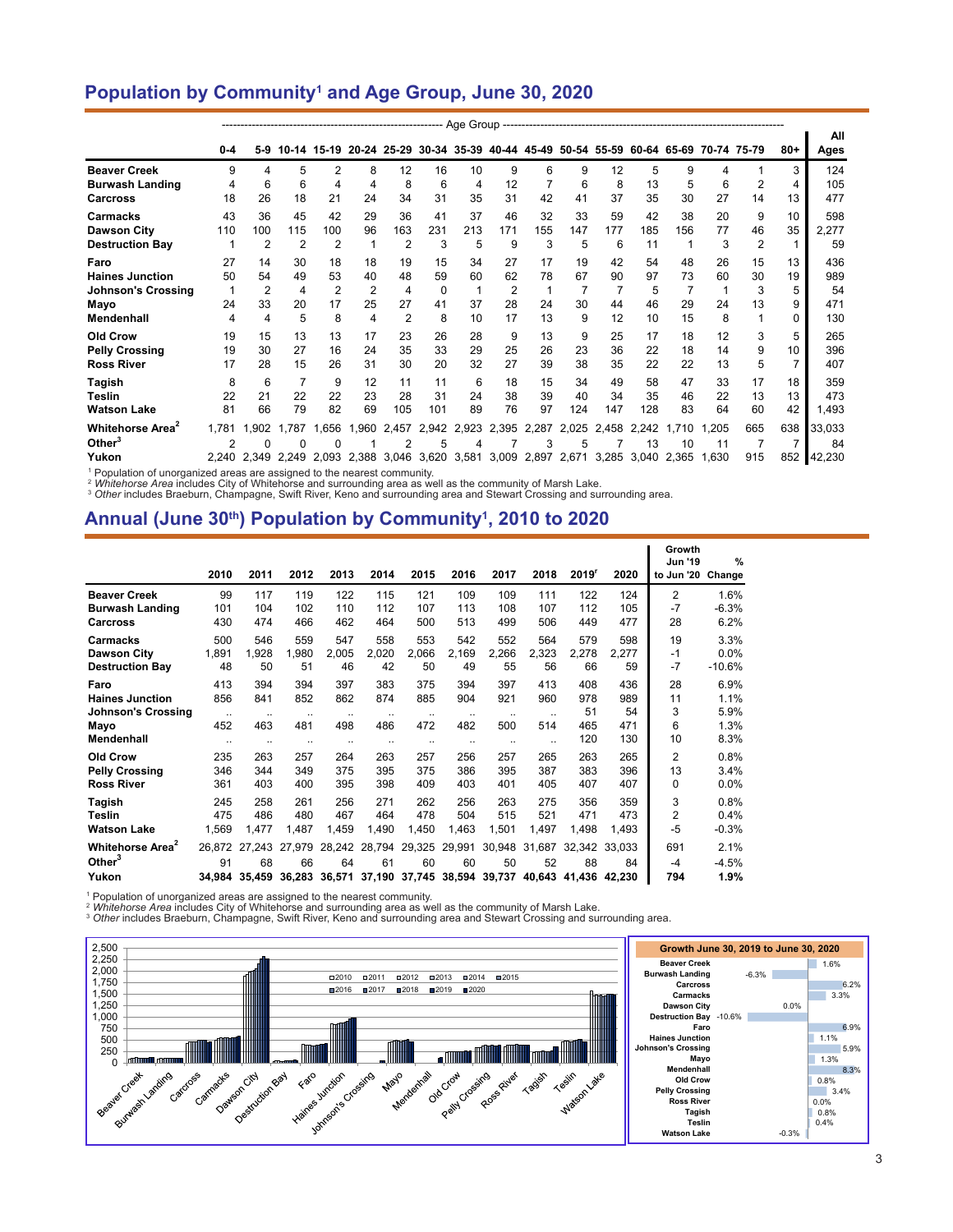#### **Annual (June 30th) Population and Growth, Yukon, 2010 to 2020**

Yukon's annual (June 30<sup>th</sup>) population increased by 7,246, from 34,984 in 2010 to 42,230 in 2020. This represents a compound annual growth rate of 1.9%. However, this growth has not occurred evenly from year to year. It ranged from a low growth of 0.8% in 2013 to a high growth of 3.0% in 2017.



# **Distribution of Yukon Population by Age Group and Gender, 2010 and 2020**

Yukon's population has grown and aged since 2010 – particularly as the baby-boom (current age 55-74) and echoboom populations (current age 28-48) have aged. These combined populations have grown by 34.3%, while the remainder of the population has grown by 6.2% .



- On June 30, 2020, Yukon's population consisted of 21,435 males (50.8%) and 20,795 females (49.2%).
- Ten years earlier, on June 30, 2010, the gender gap was slightly larger: there were 17,804 males (50.9%) and 17,180 females (49.1%).
- On June 30, 2020, 16.2% of Yukon's population was under 15 years of age, 70.2% was between 15 and 64 years, and 13.6% was 65 years of age or older.
- Ten years earlier, on June 30, 2010, 16.3% of Yukon's population was under 15 years of age, 75.1% was between 15 and 64 years, and 8.6% was 65 years and over.



# **Distribution of Annual (June 30th) Population by Broad Age Groups, Yukon, 2010 to 2020**



The distribution of broad age groups as a percentage of Yukon's annual (June 30<sup>th</sup>) population over the period from 2010 to 2020 shows that –

- the proportion of population in the age group of 15-64 years decreased each year from 75.1% in 2010 to 70.2% in 2020; a decrease of 4.9 percentage points.
- in contrast, the proportion of population in the age group of 65+ years has steadily increased from 8.6% of the total population in 2010 to 13.6% in 2020; an increase of 5.0 percentage points.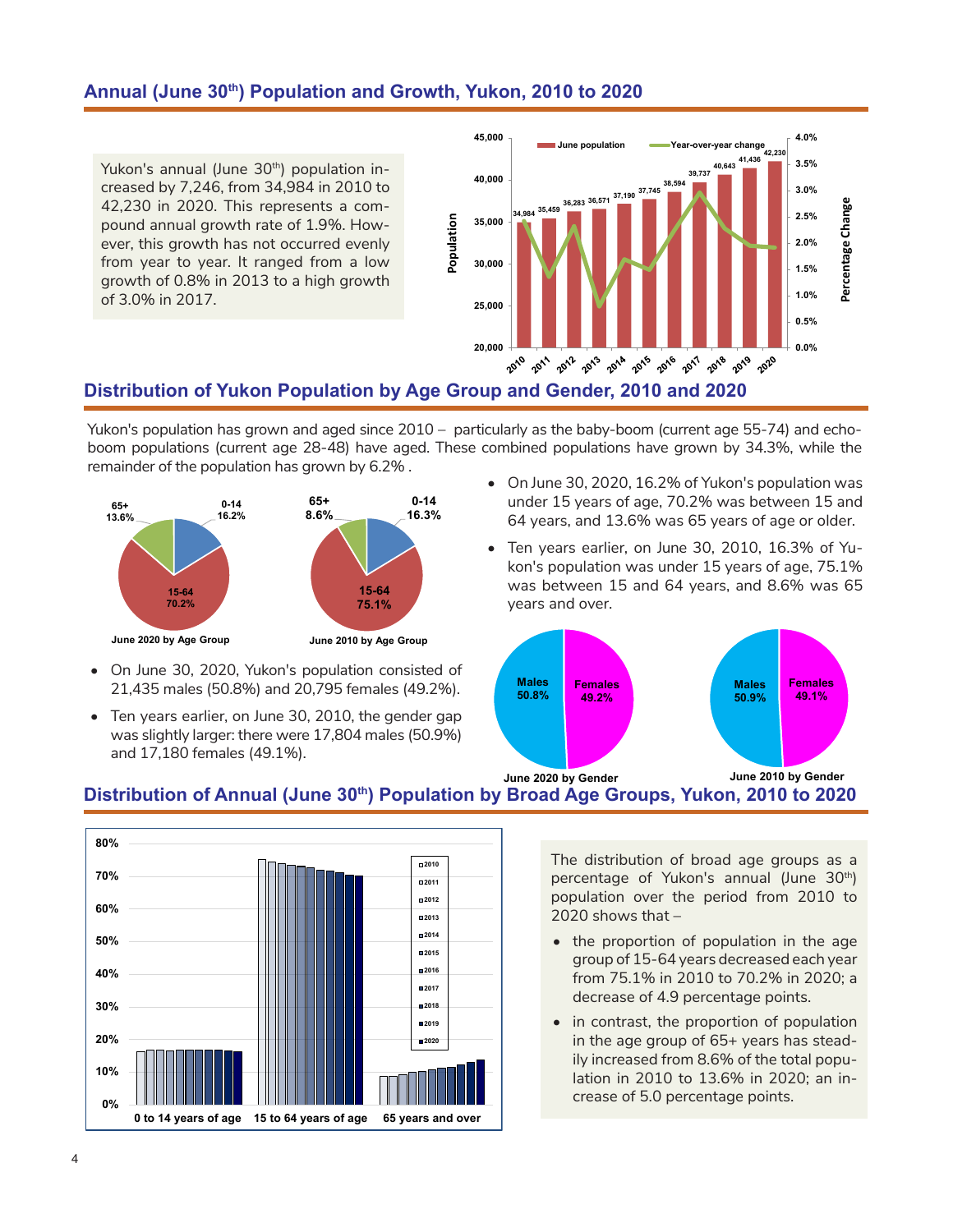# **Annual (June 30th) Indigenous1 Population by Community, 2020**

|                                                             | $0 - 4$                    |                      |                      | 5-9 10-14 15-19 20-24 25-29 30-34 35-39 40-44 45-49 50-54 55-59 60-64 65-69 70-74 75-79 |                      |                           | ----------------------------------- |                 |                         |                            |                      |                           |                           |                           |                       |                            | $80+$                 | <b>Total</b>        | Indigenous<br>as % of<br>Total<br>Population |
|-------------------------------------------------------------|----------------------------|----------------------|----------------------|-----------------------------------------------------------------------------------------|----------------------|---------------------------|-------------------------------------|-----------------|-------------------------|----------------------------|----------------------|---------------------------|---------------------------|---------------------------|-----------------------|----------------------------|-----------------------|---------------------|----------------------------------------------|
| <b>Beaver Creek</b><br><b>Burwash Landing</b>               | 0                          | $\overline{2}$<br>4  | 3                    | 4                                                                                       | 3<br>3               | 6<br>4                    | 3<br>$\overline{2}$                 | 4<br>3          | 3<br>8                  | $\Omega$<br>5              | 4<br>4               | 4<br>6                    | $\overline{2}$<br>9       | 5<br>4                    | 3<br>3                | $\Omega$<br>$\overline{2}$ | 4                     | 42<br>69            | 33.9%<br>65.7%                               |
| <b>Carcross</b>                                             |                            | 17                   | 11                   | 20                                                                                      | 18                   | 21                        | 16                                  | 22              | 19                      | 15                         | 22                   | 25                        | 13                        | 13                        | 10                    | $\overline{2}$             | 8                     | 259                 | 54.3%                                        |
| Carmacks<br><b>Dawson City</b><br><b>Destruction Bay</b>    | 24<br>21<br>0              | 23<br>18<br>$\Omega$ | 32<br>31<br>$\Omega$ | 37<br>33                                                                                | 22<br>30<br>$\Omega$ | 25<br>37<br>0             | 29<br>27<br>1                       | 24<br>32<br>0   | 29<br>25<br>1           | 19<br>25<br>1              | 14<br>23<br>$\Omega$ | 35<br>46                  | 19<br>24<br>1             | 21<br>19<br>$\Omega$      | 5<br>13<br>0          | 4<br>6                     | 6<br>6                | 368<br>416<br>8     | 61.5%<br>18.3%<br>13.6%                      |
| Faro<br><b>Haines Junction</b><br><b>Johnson's Crossing</b> | 6<br>14<br>0               | 3<br>20<br>1         | 5<br>22<br>$\Omega$  | 6<br>35<br>1                                                                            | 6<br>28              | 2<br>20<br>$\overline{2}$ | 5<br>20<br>0                        | 5<br>15<br>0    | 4<br>22<br>$\mathbf{1}$ | 3<br>26<br>$\Omega$        | 2<br>29<br>3         | $\overline{2}$<br>27<br>5 | 3<br>24<br>$\overline{2}$ | 3<br>15<br>$\overline{2}$ | 1<br>14<br>1          | 14                         | 0<br>7<br>0           | 57<br>352<br>20     | 13.1%<br>35.6%<br>37.0%                      |
| Mayo<br>Mendenhall<br>Old Crow                              | 10<br>0<br>13              | 19<br>14             | 14<br>4<br>12        | 17<br>$\overline{2}$<br>13                                                              | 17<br>$\Omega$<br>16 | 14<br>1<br>22             | 22<br>0<br>22                       | 18<br>0<br>21   | 15<br>3<br>8            | 15<br>$\Omega$<br>11       | 20<br>$\Omega$<br>8  | 24<br>19                  | 23<br>0<br>12             | 10<br>1<br>17             | 1<br>10               | 4<br>0<br>3                | 8<br>0<br>5           | 257<br>11<br>226    | 54.6%<br>8.5%<br>85.3%                       |
| <b>Pelly Crossing</b><br><b>Ross River</b><br><b>Tagish</b> | 13<br>12<br>$\overline{2}$ | 24<br>22<br>4        | 27<br>12<br>3        | 16<br>21<br>3                                                                           | 22<br>26<br>3        | 30<br>28<br>4             | 27<br>14<br>5                       | 26<br>25<br>3   | 21<br>21<br>3           | 25<br>28<br>$\overline{4}$ | 21<br>26<br>1        | 31<br>27<br>6             | 19<br>13<br>8             | 9<br>15<br>5              | 13<br>13<br>$\Omega$  | 9<br>5                     | 9<br>6<br>5           | 342<br>314<br>60    | 86.4%<br>77.1%<br>16.7%                      |
| <b>Teslin</b><br><b>Watson Lake</b><br>Whitehorse area      | 8<br>23<br>221             | 6<br>34<br>227       | 19<br>46<br>401      | 19<br>52<br>457                                                                         | 21<br>48<br>494      | 20<br>59<br>484           | 24<br>40<br>424                     | 15<br>37<br>392 | 24<br>26<br>278         | 23<br>43<br>285            | 25<br>58<br>267      | 20<br>60<br>338           | 15<br>38<br>232           | 18<br>20<br>149           | 8<br>21<br>89         | 6<br>13<br>61              | 4<br>9<br>68          | 275<br>627<br>4,867 | 58.1%<br>42.0%<br>14.7%                      |
| Other $2$<br>Yukon                                          | 2<br>377                   | $\Omega$<br>439      | $\Omega$<br>640      | $\mathbf 0$<br>738                                                                      | 0<br>758             | 2<br>781                  | 4<br>685                            | 643             | 512                     | $\Omega$<br>528            | 2<br>529             | 2<br>679                  | 458                       | 1<br>327                  | $\overline{2}$<br>214 | 134                        | $\overline{2}$<br>149 | 21<br>8,591         | 25.0%<br>20.3%                               |

1 Indigenous population includes those who provided band numbers and/or self-identified as First Nations, Metis or Inuit in Yukon government administrative records.

<sup>2</sup> *Other* includes Braeburn, Champagne, Swift River, Keno and surrounding area and Stewart Crossing and surrounding area.

#### **Annual (June 30th) Indigenous Population Growth, 2010 to 2020**



The Indigenous population (on the basis of self-reported identity) increased by 823, from 7,768 in 2010 to 8,591 in 2020. This represents a compound annual growth rate of 1.0%. The annual growth rate ranged from a low of 0.05% in 2019 to a high of 2.2% in 2016.

# **Distribution of Indigenous Population by Age Group and Gender, 2020**

On June 30, 2020, the Indigenous population (on the basis of selfreported identity) in Yukon was estimated at 8,591. Of this total:

- 16.9% were under 15 years of age; 73.5% were between 15 and 64 years; and 9.6% were 65 years of age or older.
- 49.8% were male; 50.2% were female.
- 4,867 (56.7%) resided in Whitehorse area, while 3,724 (43.3%) resided in rural communities.

The Indigenous population (8,591) represented 20.3% of Yukon's population (42,230) in 2020. The median age for the Indigenous population was 34.0 years; for non-Indigenous, it was 40.3 years.

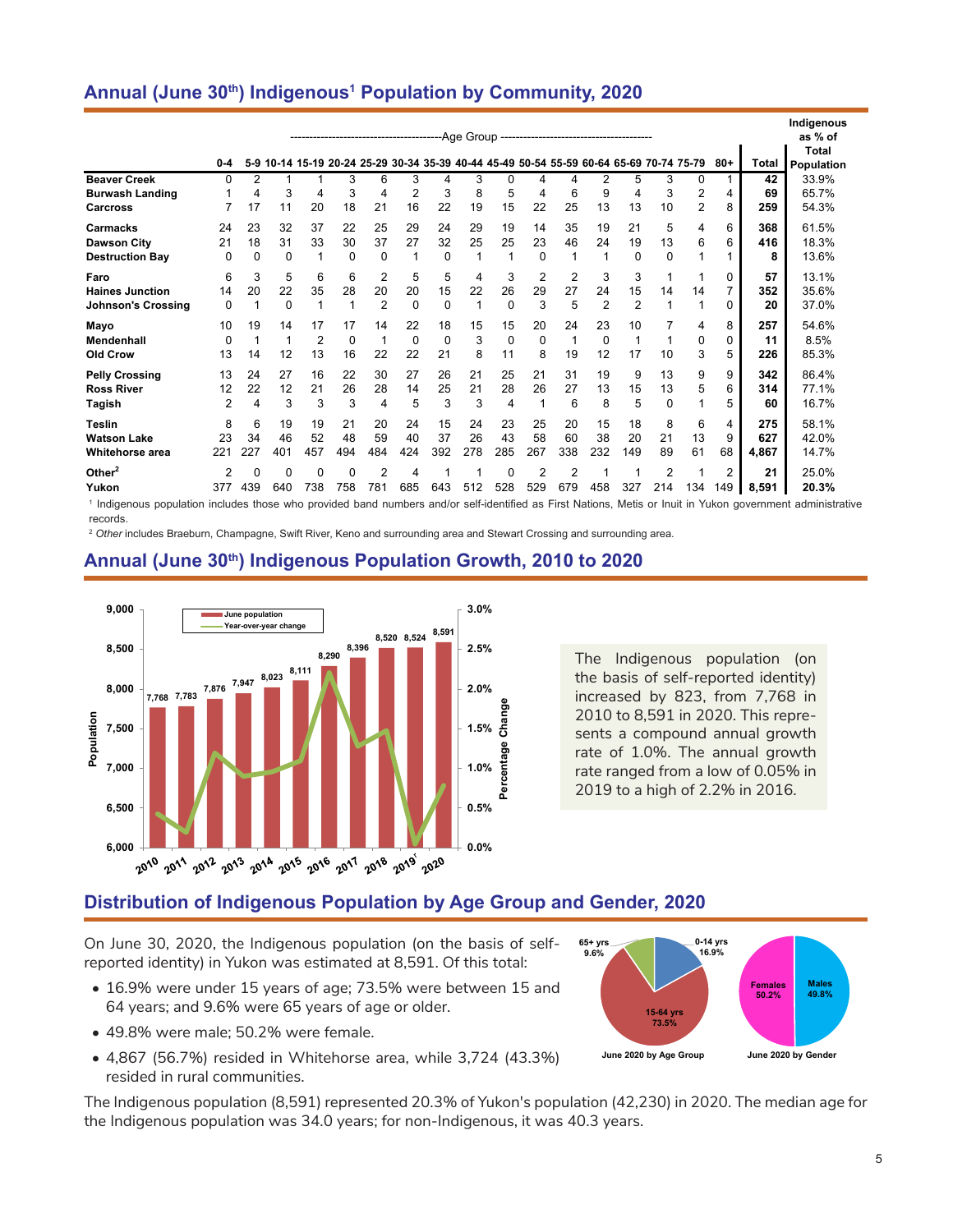# **Population by Subdivision in Whitehorse Area**





**Note:** Residents of Whitehorse area are assigned to subdivisions based on their addresses in various administrative files. Some addresses in these files appear inconsistent or incomplete. Efforts have been made to resolve any apparent inconsistency or incompleteness of information by validating the information against multiple sources. **RIVERDALE**

**GRANGER**

**TAKHINI / YUKON UNIVERSITY**

Changes in subdivision populations from one time period to another are not only due to natural population change and migrations, but may also be due to reassignments of previously inaccurate addresses on file.

| <b>Subdivision</b>              | <b>Jun '19'</b> | <b>Mar '20'</b> | <b>Jun '20</b> | <b>Subdivision</b>                     | <b>Jun '19<sup>r</sup></b> | <b>Mar '20'</b> | <b>Jun '20</b> |
|---------------------------------|-----------------|-----------------|----------------|----------------------------------------|----------------------------|-----------------|----------------|
| Arkell/Ingram                   | 1,071           | 1,099           | 1,112          | Range Point*                           | 1,239                      | 1,240           | 1,228          |
| <b>Copper Ridge</b>             | 3,365           | 3,329           | 3,343          | Raven's Ridge/Eagle's Eye              | 143                        | 150             | 155            |
| <b>Cowley Creek</b>             | 262             | <b>260</b>      | 263            | Riverdale                              | 5,246                      | 5,285           | 5,238          |
| Crestview                       | 949             | 974             | 968            | Takhini/College                        | 1,451                      | 1,490           | 1,485          |
| Downtown                        | 2,827           | 2,906           | 2,912          | Valleyview                             | 167                        | <b>169</b>      | 170            |
| Granger                         | 1,291           | 1,324           | 1,321          | <b>Whistle Bend</b>                    | 1,435                      | 1,669           | 1,757          |
| Hidden Valley/MacPherson        | 445             | 450             | 449            | <b>Wolf Creek</b>                      | 429                        | 430             | 441            |
| <b>Hillcrest</b>                | 707             | 711             | 717            | Not in Defined Neighbourhood           | 128                        | 124             | 130            |
| Kopper King                     | 218             | 214             | 218            | <b>Within City Limits</b>              |                            |                 |                |
| Lobird                          | 204             | 197             | 203            | <b>Whitehorse-Municipal Boundaries</b> | 28,876                     | 29,420          | 29,523         |
| Logan                           | 590             | 614             | 621            | Ibex Valley <sup>1</sup>               | 416                        | 434             | 425            |
| MacRae/Whse Copper/McLean Lake/ | 593             | 575             | 583            | Marsh Lake                             | 703                        | <b>716</b>      | 720            |
| Mt. Sima/Canyon Cres.           |                 |                 |                | <b>Mount Lorne</b>                     | 448                        | 443             | 444            |
| Marwell                         | 132             | 149             | 154            | Outside City Limits-North <sup>2</sup> | 1,333                      | 1,336           | 1,370          |
| Mary Lake/Spruce Hill           | 465             | 489             | 488            | Outside City Limits-South <sup>3</sup> | 554                        | 549             | 539            |
| McIntyre                        | 497             | 483             | 484            | Not applicable <sup>4</sup>            | 12                         | 14              | 12             |
| Pineridge/Fox Haven             | 376             | 359             | 367            | <b>Whitehorse Area Total</b>           | 32,342                     | 32,912          | 33,033         |
| Porter Creek/Kulan/Taylor       | 4,646           | 4,730           | 4,716          |                                        |                            |                 |                |

**\****Range Point* replaces previous subdivision name of 'Takhini North'.

*1 Previously included in Whitehorse West.*

<sup>2</sup> *Outside City Limits-North* includes those residents living from Takhini River Bridge north to kilometre 247 North Klondike Highway.

<sup>3</sup>*Outside City Limits-South* includes those residents living in Golden Horn, Carcross Cut-off, south to Lewes River Bridge, as well as kilometre 114 to 137 South Klondike Highway.

<sup>4</sup>*Not applicable includes residents of Kusawa Lake Rd. and North Fox Lake to Braeburn.*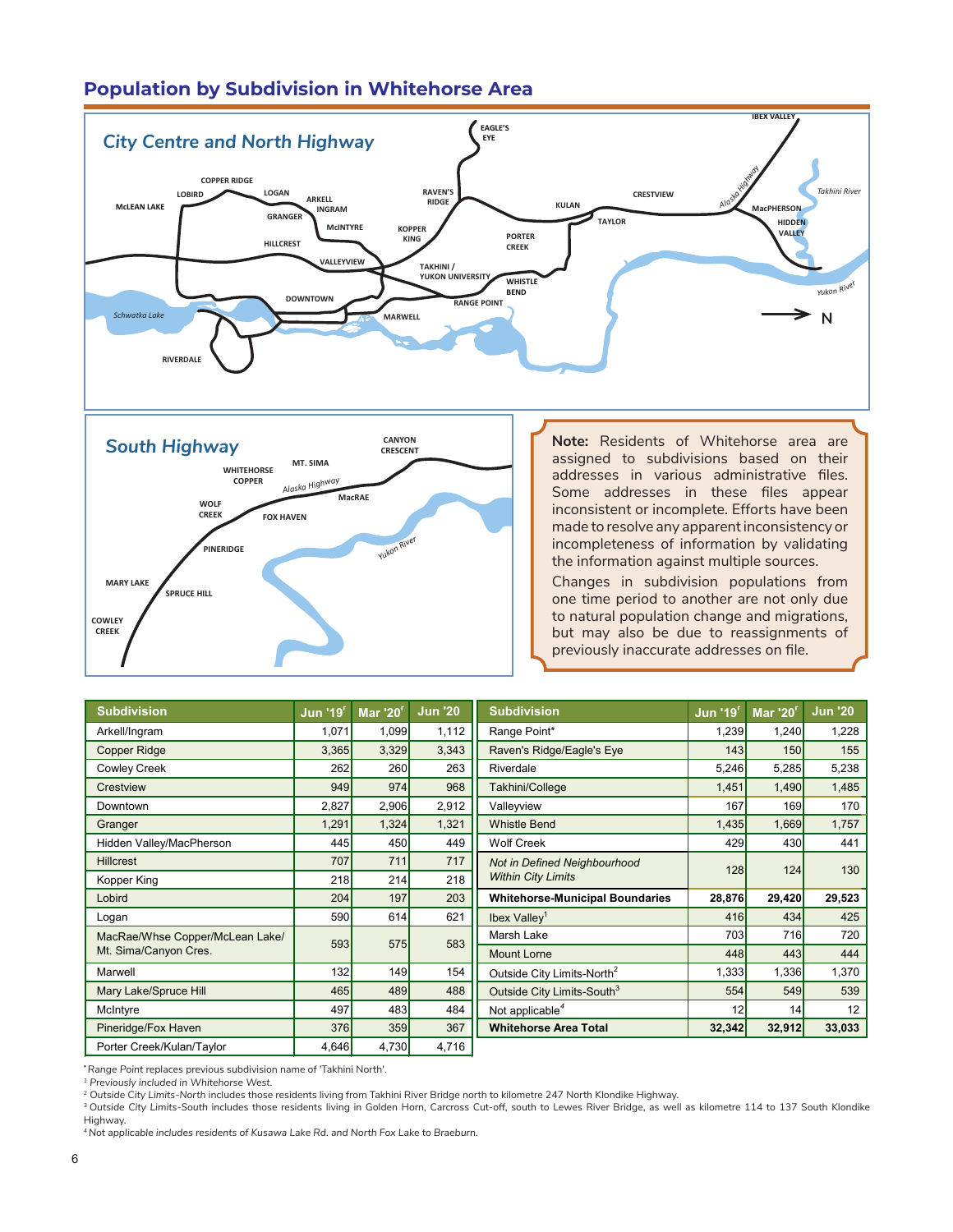# **Annual (June 30th) Population by Aggregated Whitehorse Subdivisions, 2019 and 2020 (within municipal boundaries)**



#### **Aggregated Subdivisions:**

*1. South Highway* includes: MacRae, Whitehorse Copper, McLean Lake, Mt. Sima, Canyon Crescent, Pine Ridge, Fox Haven, Wolf Creek, Mary Lake, Spruce Hill and Cowley Creek. *2. Whitehorse West* includes: Copper Ridge, Granger, Arkell, Ingram, McIntyre, Logan, Lobird, Hillcrest and Valleyview. *3. Takhini* includes: Takhini, Yukon University, Range Point, Kopper King, Raven's Ridge and Eagle's Eye. *4. Porter Creek/Crestview* includes: Porter Creek, Kulan, Taylor, Crestview and Whistle Bend. *5. North Highway* includes: Hidden Valley and MacPherson.

Comparing 2020 to 2019, all aggregated subdivisions in Whitehorse experienced growth, with the exception of Riverdale which decreased by 8 people (-0.2%). The aggregated subdivision area of Porter Creek/Crestview<sup>4</sup> (which includes Whistle Bend) collectively experienced the largest increase in number of residents (411 or 5.8%), followed by the Downtown/Marwell aggregate area (107 residents; or 3.6% ), Whitehorse West aggregate<sup>2</sup> (79 residents; or 1.0%), Takhini<sup>3</sup> aggregate (35 residents; or 1.1%), South Highway<sup>1</sup> aggregate (17 residents; or 0.8% increase) and North Highway<sup>5</sup> area aggregate (4 residents; or 0.9%) over the same time period.



# Annual (June 30<sup>th</sup>) Population by Aggregated Whitehorse Subdivisions, by Broad Age **Group, 2019 and 2020 (within municipal boundaries)**

| Net Population Change in Aggregated Whitehorse Subdivisions |  |
|-------------------------------------------------------------|--|
| by Broad Age Group, 2019 to 2020                            |  |

|                                     |       |            |           | 65 yrs and |
|-------------------------------------|-------|------------|-----------|------------|
| <b>Aggregated Subdivision</b>       | Total | $0-14$ yrs | 15-64 yrs | over       |
|                                     |       |            |           |            |
| South Highway <sup>1</sup>          | 17    |            | $-16$     | 26         |
| Whitehorse West <sup>2</sup>        | 79    | $-38$      | 79        | 38         |
| Downtown/Marwell                    | 107   | 10         | 68        | 29         |
| Riverdale                           | -8    | $-27$      | $-7$      | 26         |
| Takhini <sup>3</sup>                | 35    | $-30$      | 44        | 21         |
| Porter Creek/Crestview <sup>4</sup> | 411   | 64         | 255       | 92         |
| North Highway <sup>5</sup>          | 4     | $\Omega$   |           | 3          |